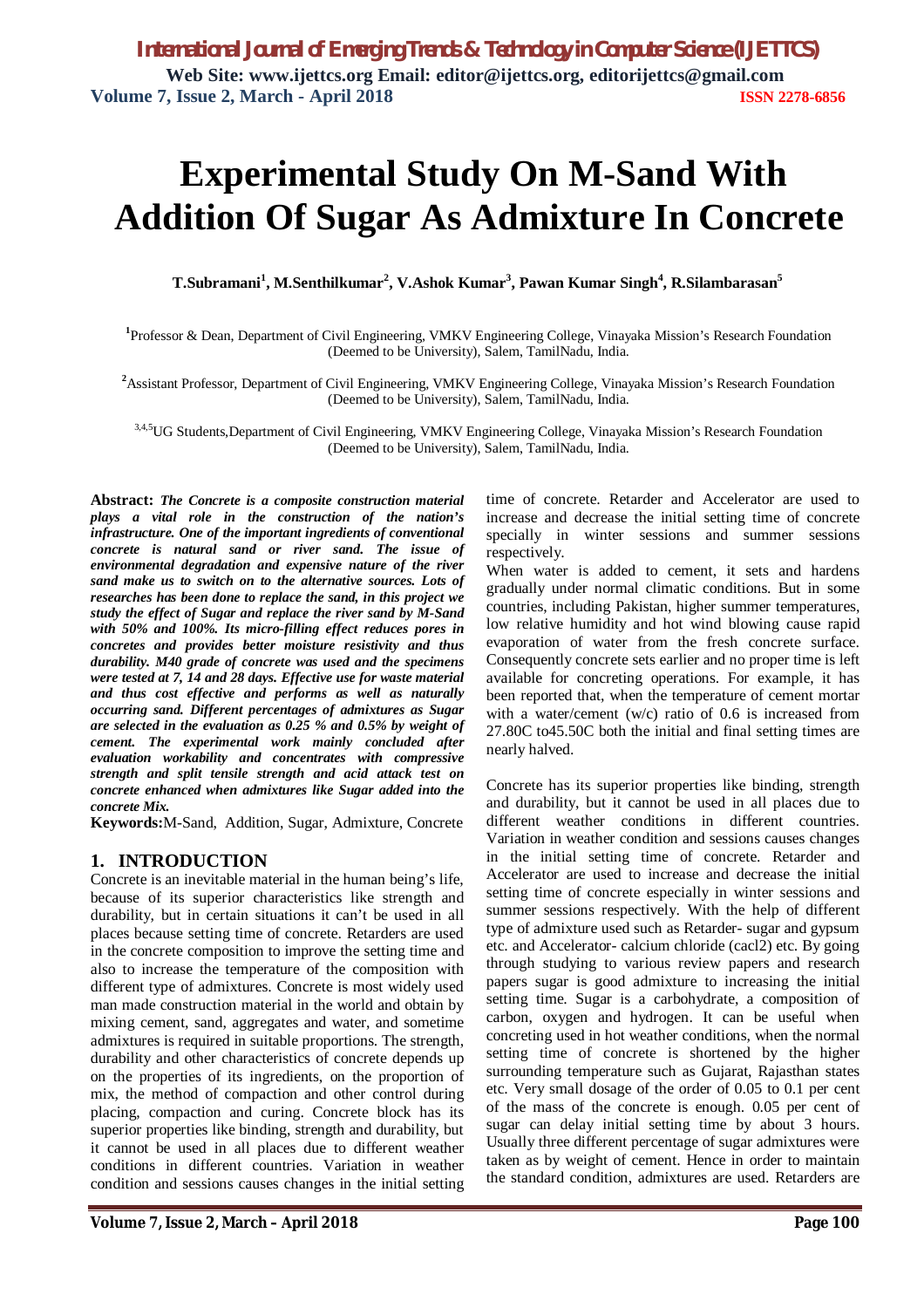admixture that extend the hydration induction period, thereby lengthening the setting times(Lea).Sugar, carbohydrate derivatives , soluble zinc salts ,soluble borates exhibits retarding action.Lea,1988-Sugar falls under the category of 'coating ' admixture ;in the presence of water a cement particle sends out a swarm of calcium ions into the surrounding water and any substance capable of immobilizing or delaying this surge will also slowdown the interchanges between the water and the particle, thus retarding the hydration process.

## **2.METHODOLOGY**

Figure 1. Shows the methodology adopted in this study



**Figure 1** Methodology

# **3.MATERIAL COLLECTION**

## **3.1 Cement**

A cement is a binder, a substance used for construction that sets, hardens and adheres to other materials, binding them together. Cement is seldom used on its own, but rather to bind sand and gravel (aggregate) together. Cement is used with fine aggregate to produce mortar for masonry, or with sand and gravel aggregates to produce concrete. Cements used in construction are usually inorganic, often lime or calcium silicate based, and can be characterized as being either hydraulic or non-hydraulic, depending upon the ability of the cement to set in the presence of water (see hydraulic and non-hydraulic lime plaster).Non-hydraulic cement will not set in wet conditions or underwater; rather,

it sets as it dries and reacts with carbon dioxide in the air. It is resistant to attack by chemicals after setting.

#### **3.2 Coarse Aggregate**

Aggregates are inert granular materials such as sand, gravel, or crushed stone that, along with water and Portland cement, are an essential ingredient in concrete. For a good concrete mix, aggregates need to be clean, hard, strong particles free of absorbed chemicals or coatings of clay and other fine materials that could cause the deterioration of concrete.

#### **3.3 Fine Aggregate**

Fine aggregates generally consist of natural sand or crushed stone with most particles passing through a 9.5mm sieve.

#### **3.4 Sugar**

Sugar was used in the concrete production. A white crystalline solid easily soluble in water and easily available in market and used in the experimental works. Sugar, using sugar-based ingredients that are used as additives to the concrete.



**Figure 2**Sugar as Admixture

It shows that the effect of adding sugar-based materials in the form of sucrose, sugar, and sugar cane in concrete mixture is very significant, that is accelerate or slow the time of hardening of concrete, and increase the compressive strength of concrete. It should be noted that bagasse contains 30-50% cellulose and 20-24% lignin. Cane plant is known as the main ingredient of sugar production in my country (Indonesia). In general, cooking cane rods contain 67-75% water, 8-16%, and 8-16% sucrose, 0.5-20% reducing sugar, 0.5-1% organic material, 0.2-0.6% inorganic compounds, 0.5-1% compounds nitrogenic, 0.3- 0.8% ash, and 10-16% fibre. Cane also contains 30-50% cellulose and 20-24% lignin. The presence of lignin in the bagasse and its juice is indicated to contribute the attachment, when the sugarcane solution is mixed into the concrete mixture. The sugar-based added ingredients in the concrete mixture enhances the C-S-H bond so that it will increase the value of the compressive strength of the concrete over time until the optimal value of the compressive strength is achieved. At certain doses, sugars can accelerate or slow down the time of binding of cement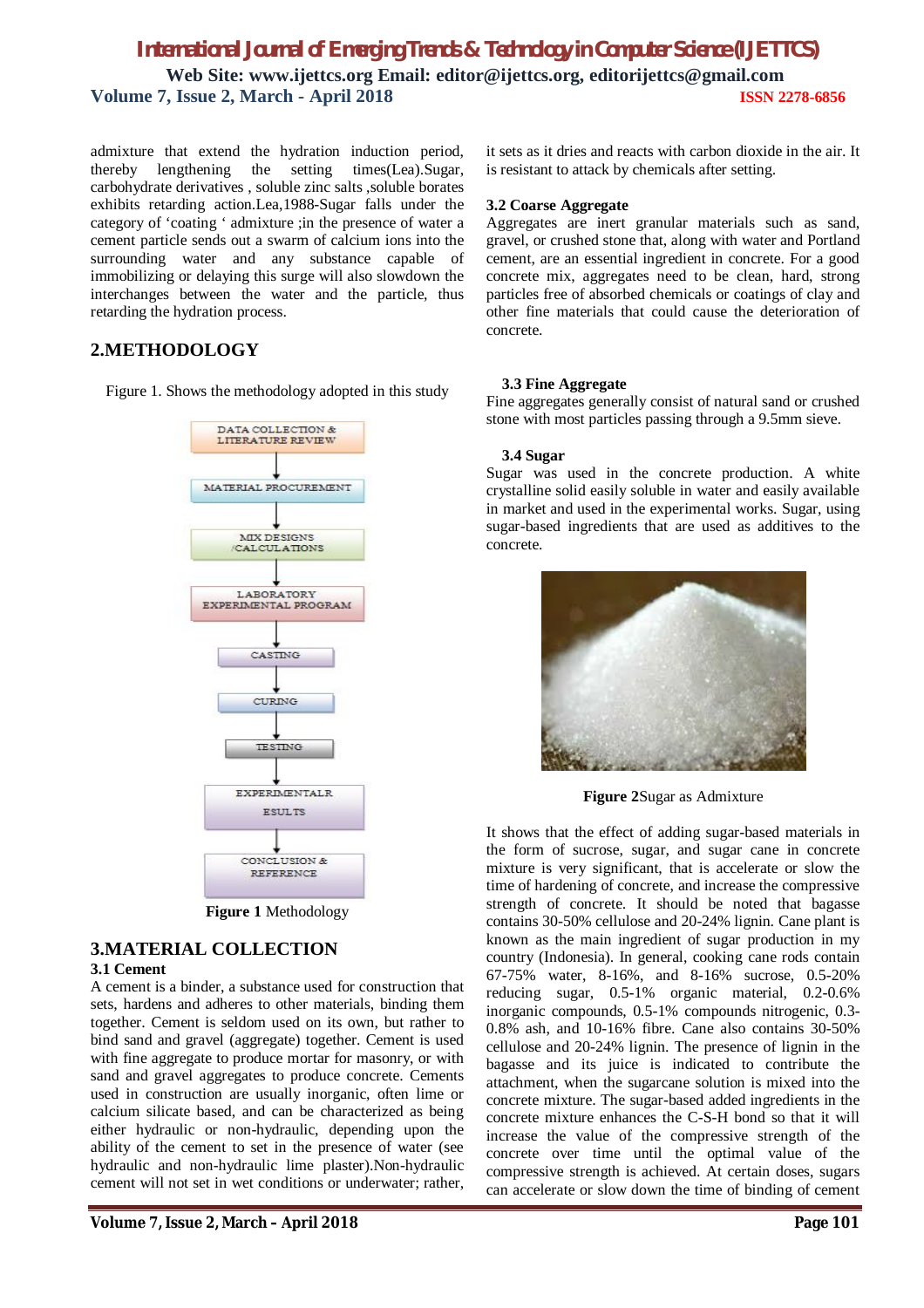and hardening of concrete and improve the performance of compressive strength of mortar and concrete. Sugar-based concrete increased strength at a dose of 0.03% and 0.3% of the weight of cement.

## **3.5 M-Sand**

Manufactured sand (M-Sand) is a substitute of river sand for concrete construction. Manufactured sand is produced from hard granite stone by crushing. Manufactured sand is an alternative for river sand. Due to fast growing construction industry, the demand for sand has increased tremendously, causing deficiency of suitable river sand in most part of the word. Due to the depletion of good quality river sand for the use of construction, the use of manufactured sand has been increased. Another reason for use of M-Sand is its availability and transportation cost. Since manufactured sand can be crushed from hard granite rocks, it can be readily available at the nearby place, reducing the cost of transportation from far-off river sand bed. Figure.3 shows M-sand and sand.



**Figure 3** M-sand and sand

## **3.5.1 Advantages of Manufactured Sand (M-Sand)**

- It is well graded in the required proportion.
- It does not contain organic and soluble compound that affects the setting time and properties of cement, thus the required strength of concrete can be maintained.
- It does not have the presence of impurities such as clay, dust and silt coatings, increase water requirement as in the case of river sand which impair bond between cement paste and aggregate. Thus, increased quality and durability of concrete.
- M-Sand is obtained from specific hard rock (granite) using the state-of-the-art International technology, thus the required property of sand is obtained.

## **3.6 Water**

The amount of water in concrete controls many fresh and hardened properties in concrete including workability, compressive strengths, permeability and water tightness, durability and weathering, drying shrinkage and potential for cracking.

## **4. MATERIAL PROPERTIES**

## **4.1 Cement**

Cement, a popular binding material, is a very important civil engineering material. This article concerns the physical and chemical properties of cement, as well as the methods to test cement properties.

## **4.1.1Properties of Good Cement**

It is always desirable to use the best cement in constructions. Therefore, the properties of a cement must be investigated. Although desirable cement properties may vary depending on the type of construction, generally a good cement possesses following properties (which depend upon its composition, thoroughness of burning and fineness of grinding).

- Provides strength to masonry.
- Stiffens or hardens early.
- Possesses good plasticity.
- An excellent building material.
- Easily workable.
- Good moisture-resistant.

## **4.2 Properties of Coarse Aggregate**

Concrete is a mixture of cementious material, aggregate, and water. Aggregate is commonly considered inert filler, which accounts for 60 to 80 percent of the volume and 70 to 85 percent of the weight of concrete. Although aggregate is considered inert filler, it is a necessary component that defines the concrete's thermal and elastic properties and dimensional stability. Aggregate is classified as two different types, coarse and fine. Coarse aggregate is usually greater than 4.75 mm (retained on a No. 4 sieve), while fine aggregate is less than 4.75 mm (passing the No. 4 sieve). The compressive aggregate strength is an important factor in the selection of aggregate. When determining the strength of normal concrete, most concrete aggregates are several times stronger than the other components in concrete and therefore not a factor in the strength of normal strength concrete. Lightweight aggregate concrete may be more influenced by the compressive strength of the aggregates. Other physical and mineralogical properties of aggregate must be known before mixing concrete to obtain a desirable mixture. These properties include shape and texture, size gradation, moisture content, specific gravity, reactivity, soundness and bulk unit weight.

## **4.3 Fine Aggregate**

## **4.3.1 Basic Properties of Aggregates Used In Concrete Composition**

Aggregates consisting of materials that can react with alkalies in cement and cause excessive expansion, cracking and deterioration of concrete mix should never be used. Therefore it is required to test aggregates to know whether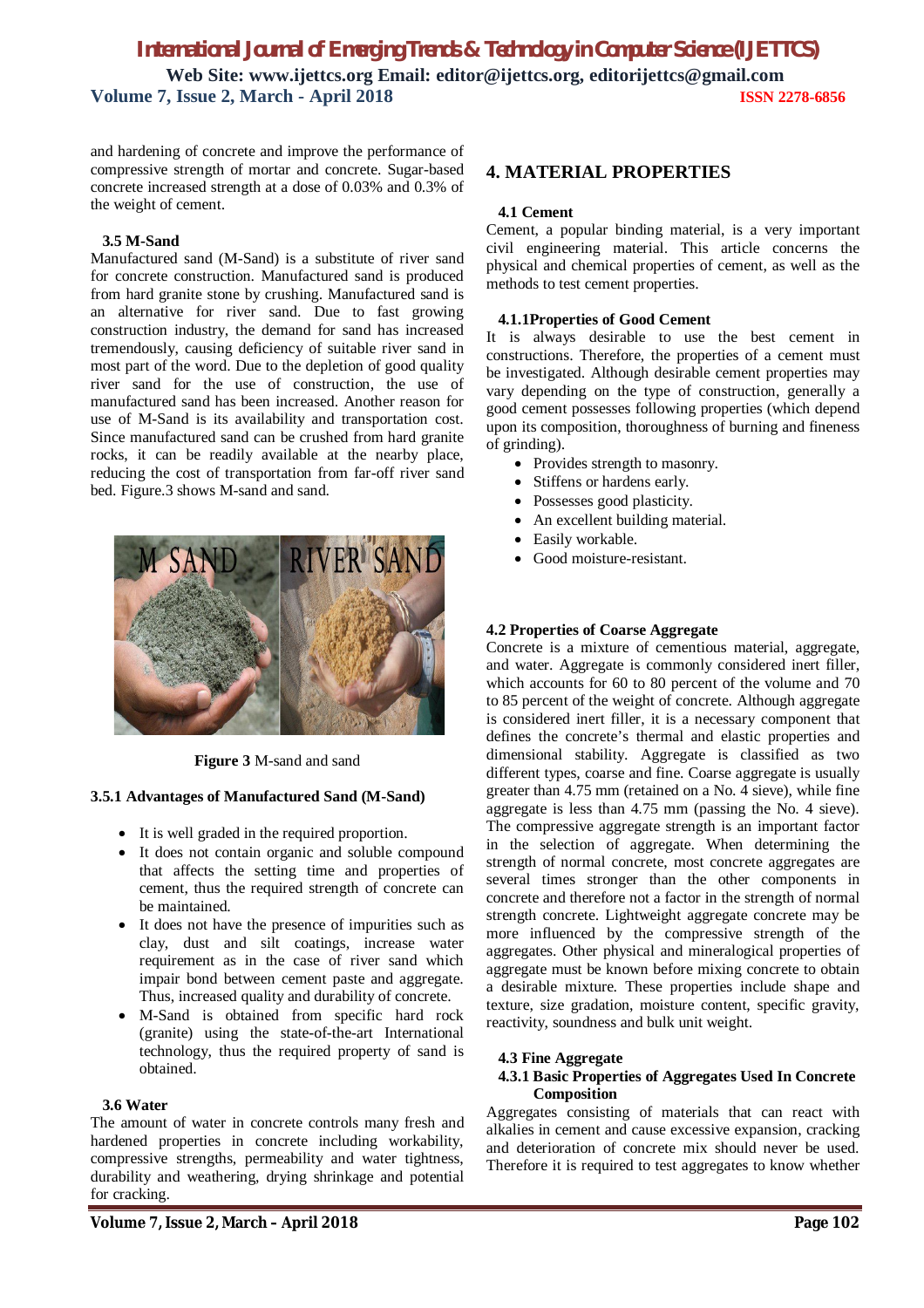there is presence of any such constituents in aggregate or not.

#### **4.3.2 Size and shape**

The size and shape of the aggregate particles greatly influence the quantity of cement required in concrete mix and hence ultimately economy of concrete. For the preparation of economical concrete mix on should use largest coarse aggregates feasible for the structure. IS-456 suggests following recommendation to decide the maximum size of coarse aggregate to be used in P.C.C & R.C.C mix.

#### **4.3.3 Porosity and absorption**

The minute holes formed in rocks during solidification of the molten magma, due to air bubbles, are known as pores. Rocks containing pores are called porous rocks. Water absorption may be defined as the difference between the weight of very dry aggregates and the weight of the saturated aggregates with surface dry conditions. Depending upon the amount of moisture content in aggregates, it can exist in any of the 4 conditions.

- Very dry aggregate (having no moisture)
- Dry aggregate (contain some moisture in its pores)
- Saturated surface dry aggregate (pores completely filled with moisture but no moisture on surface)
- Moist or wet aggregates (pores are filled with moisture and also having moisture on surface)

## **4.4 Properties of Sugar as Admixture 4.4.1 Physical and Chemical Properties**

Pure sucrose is most often prepared as a fine, colourless, odourless crystalline powder with a pleasing, sweet taste. Large crystals are sometimes precipitated from water solutions of sucrose onto a string (or other nucleation surface) to form rock candy, a confection. Like other carbohydrates, sucrose has hydrogen to oxygen ratio of 2:1. It consists of two monosaccharides,  $\hat{I}$  +-glucose and fructose, joined by a glycosidic bond between carbon atom 1 of the glucose unit and carbon atom 2 of the fructose unit. What is notable about sucrose is that unlike most polysaccharides, the glycosidic bond is formed between the reducing ends of both glucose and fructose, and not between the reducing end of one and the non-reducing end of the other.

## **5. MIX DESIGN**

Design Stipulations

Grade Designation M-40 Type of cement O.P.C-53grade Fine Aggregate Zone-I Sp. Gravity Cement 3.15 Sp. Gravity Fine Aggregate 2.85 Sp. Gravity Coarse Aggregate 2.66

 **5.1 Mix proportion**

Mix Proportion shown in Table.1

|            | <b>Table 1.</b> IVITA DI OPOLITOIT |            |                                     |  |
|------------|------------------------------------|------------|-------------------------------------|--|
| Cement     | FA                                 | CA         | Water                               |  |
| $(kg)/m^3$ | $(kg)/m^3$                         | $(kg)/m^3$ | (l <sub>iter</sub> )/m <sup>3</sup> |  |
| 547.37     | 656.42                             | 1038.2     | 191.58                              |  |

**Table 1**.Mixproportion

## **6. TEST PROCEDURE**

#### **6.1 Slump Test**

Concrete slump test is to determine the workability or consistency of concrete mix prepared at the laboratory or the construction site during the progress of the work. Concrete slump test is carried out from batch to batch to check the uniform quality of concrete during construction. Generally concrete slump value is used to find the workability, which indicates water-cement ratio, but there are various factors including properties of materials, mixing methods, dosage, admixtures etc. also affect the concrete slump value.

#### **6.2 Workability**

- Workability of concrete has been measured by performing slump cone tests. Mix the material of concrete properly on a water tight plat form and measure the slump cone value as stated in the above section 5.1 and record the values, tabulated properly.
- During the testing of slump value, it was clearly observed that collapse of slump.
- Addition of Sugar to the concrete greatly influenced the setting property and clear collapse of slump witnessed during the experimentation. Setting of cubes specimen after 24 hrs is difficult.
- During the de-moulding after 24 hrs. Cube specimens are found cracks.

#### **6.3 Compressive Strength Test**

Cube specimens of each percentage (0, 0.05, 0.1, 0.15, 0.2 and 0.25%) are casted according to the nominal mix proportion and the size of cube specimen was 150 mm x 150 mm x 150 mm. According to the IS: 10086-1982, cube moulds are used for experimental work. Specimens are casted in cube mould and filled with concrete in three layers. Hand compaction is done with tamping rod and demoulded after 24 hrs. Specimens are marked with marker and allowed to dry for some time and immersed in the curing tank. De-moulding of cube specimen is difficult after 24 hrs. For specimens casted with admixture of 0.05% and 0.1% because of extension of setting time. Specimens casted with 0.05% and 0.1% admixture were de-moulded after 48 hrs and for 0.15, 0.2 and 0.25% after 72 hrs. The specimens are kept into the curing tank for curing @ temp  $27\pm2^{\circ}$  for a period of 28 days. After completion of curing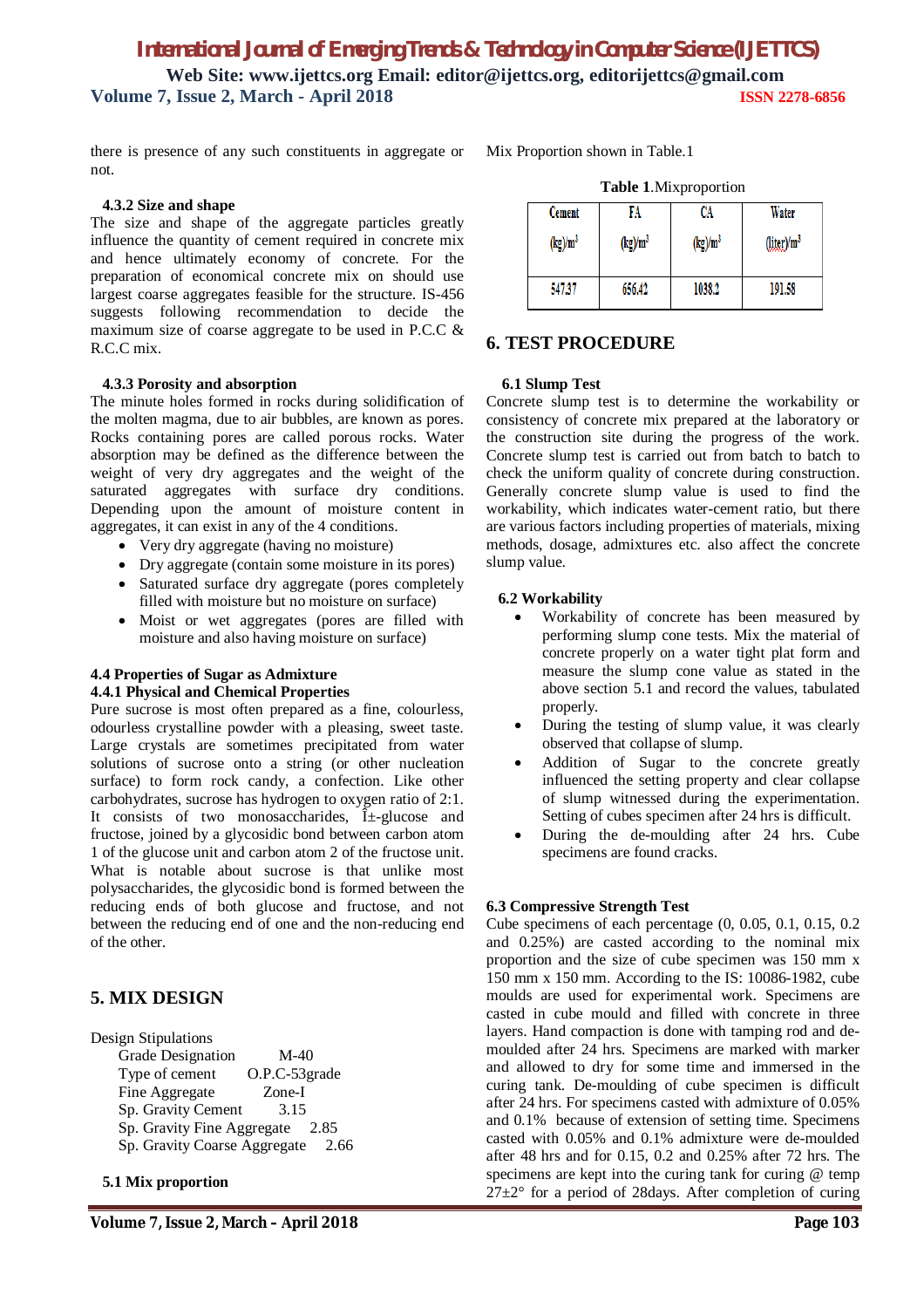period, specimens are removed from curing tank, kept for drying and tested in UTM. Fig: 3 show the casted cube specimens. During the experimentation of casting, it is clearly observed lower ranking of bleeding and segregation.

## **6.4Acid Attack Test**

The concrete cube specimens of various concrete mixtures of size 150 mm were cast and after 28 days of water curing, the specimens were removed from the curing tank and allowed to dry for one day. The weights of concrete cube specimen were taken. The acid attack test on concrete cube was conducted by immersing the cubes in the acid water for90 days after 28 days of curing. Hydrochloric acid (HCL) with pH of about 2 at 5% weight of water was added to water in which the concrete cubes were stored. The pH was maintained throughout the period of 90 days. After 90 days of immersion, the concrete cubes were taken out of acid water. Then, the specimens were tested for compressive strength. The resistance of concrete to acid attack was found by the % loss of weight of specimen and the % loss of compressive strength on immersing concrete cubes in acid water.

#### **6.5 Alkaline Attack Test**

To determine the resistance of various concrete mixtures to alkaline attack, the residual compressive strength of concrete mixtures of cubes immersed in alkaline water having 5% of sodium hydroxide (NaOH) by weight of water was found. The concrete cubes which were cured in water for 28 days were removed from the curing tank and allowed to dry for one day. The weights of concrete cube specimen were taken. Then the cubes were immersed in alkaline water continuously for 90days. The alkalinity of water was maintained same throughout the test period. After 90 days of immersion, the concrete cubes were taken out of alkaline water. Then, the specimens were tested for compressive strength. The resistance of concrete to alkaline attack was found by the % loss of weight of specimen and the % loss of compressive strength on immersion of concrete cubes in alkaline water.

## **7.TESTING RESULT**

## **7.1 Ratios for Special Concrete (Extra Ingredients) Ratio –I**  Sugar Adding 0.25 % of Water

Sand Replacing 50 % of M-Sand **Ratio - II** Sand Replacing 100 % of M-Sand Sugar Adding 0.5 % of Water

#### **7.2 Compressive Strength of Cube**

Compressive strength test Results shown in Table.2 and Figure.4 shows Compression Test Graph Result.

|                   | % OF                   | <b>COMPRESSIVE STRENGTH(N/mm<sup>2</sup>)</b> |         |        |
|-------------------|------------------------|-----------------------------------------------|---------|--------|
| <b>MIX DESIGN</b> | <b>REPLACEME</b><br>NT | 7DAYS                                         | 14 DAYS | 28DAYS |
|                   |                        | 25.12                                         | 33.93   | 43.36  |
| M.o               | $(0.25 + 50)$          | 27.16                                         | 35.66   | 45.33  |
|                   | $(0.5 + 100)$          | 23.12                                         | 30.67   | 40.16  |

**Table 2**Compressive strength test Result





## **7.3 Split Tensile Test for Cylinder**

Table 3 shows Split Tensile Test Result and Figure 5 shows Split Tensile Graph Result

**Table 3**Split Tensile Test Result

| MІХ<br><b>DESIGN</b> | % OF               | SPLIT TENSILE TEST (N/mm <sup>2</sup> ) |         |         |
|----------------------|--------------------|-----------------------------------------|---------|---------|
|                      | <b>REPLACEMENT</b> | 7 DAYS                                  | 14 DAYS | 28 DAYS |
|                      |                    | 1.98                                    | 2.3     | 3.17    |
| M40                  | $(0.25 + 50)$      | 2.16                                    | 2.5     | 3.31    |
|                      | $(0.5 + 100)$      | 1.86                                    | 2.2     | 3.06    |



**Figure5** Split Tensile Graph Result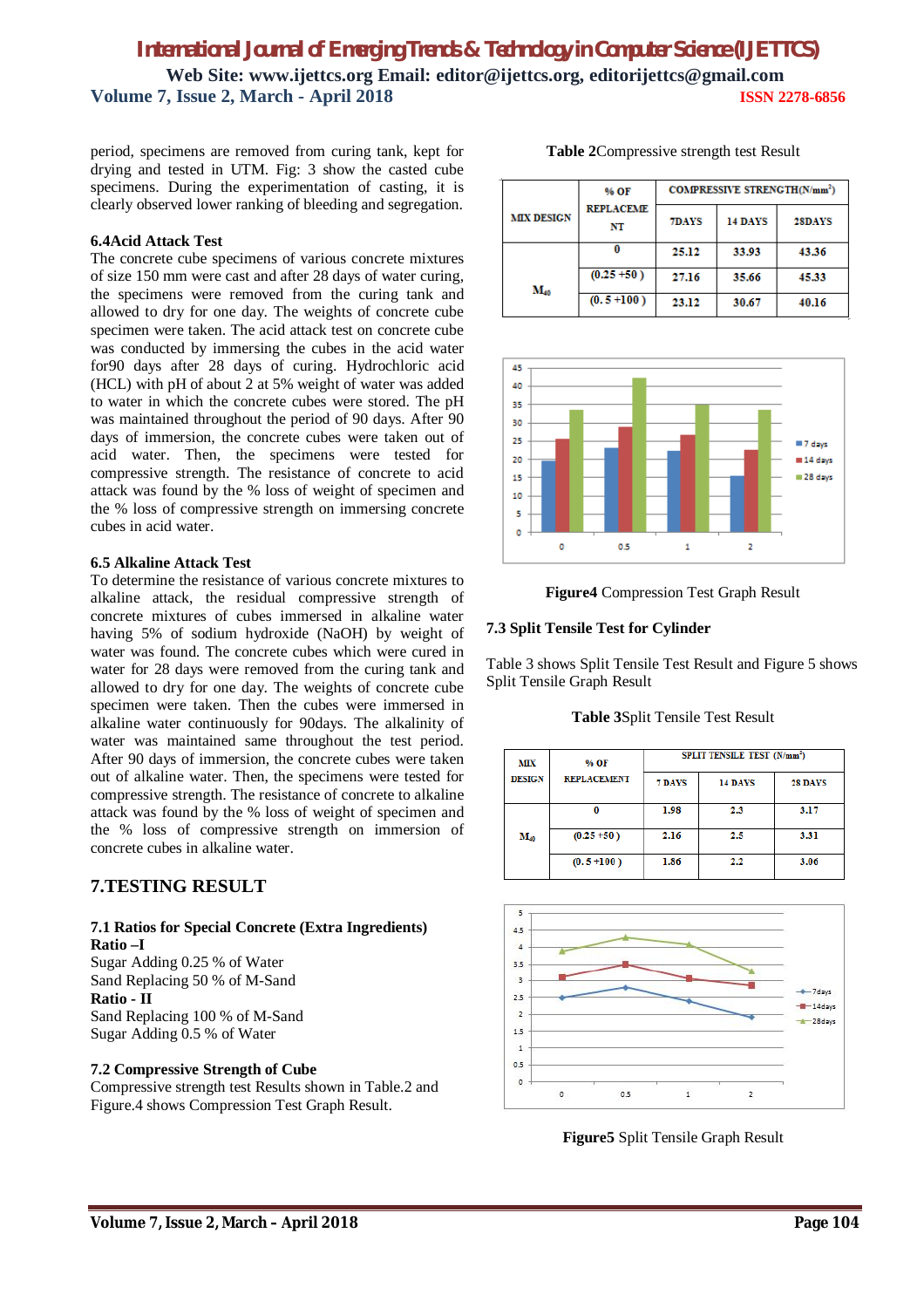## **7.4 Workability of Concrete**

Table 4 shows Workability of concrete results. Figure 6 Graph shows the workability results Figure 7 shows Slump test results

## **Table 4**Workability of concrete results

| % OF REPLACEMENT | <b>SLUMP VALUE</b> | <b>COMPACTION</b><br><b>FACTOR</b> |
|------------------|--------------------|------------------------------------|
| 0                | 200                | 0.98                               |
| $(0.25 + 50)$    | 170                | 0.96                               |
| $(0.5 + 100)$    | 150                | 0.86                               |



**Figure 6**Graph shows the workability results



**Figure7**Slump test results

#### **7.5 Acid Attack Test**

Table 5 shows Acid attack test results. Figure 8 shows Graphs shows acid attack test results

| <b>Table 5</b> Acid attack test results |  |  |  |  |
|-----------------------------------------|--|--|--|--|
|-----------------------------------------|--|--|--|--|

| <b>TYPE OF</b>  |                                     | <b>ACID ATTACK</b>                 |                                        |
|-----------------|-------------------------------------|------------------------------------|----------------------------------------|
| <b>CONCRETE</b> | <b>BEFORE ACID</b><br><b>CURING</b> | <b>AFTER ACID</b><br><b>CURING</b> | <b>REDUCTION OF</b><br><b>WEIGHT %</b> |
| O               | 7.86                                | 6.81                               | 13.3                                   |
| $(0.25 + 50)$   | 7.81                                | 6.85                               | 12.2                                   |
| $(0.5 + 100)$   | 7.78                                | 6.89                               | 11.43                                  |



**Figure 13** Graphs shows acid attack test results

## **8.CONCLUSION**

The test carried out at 3 days, 7 days, 14 days and 28 days, the comparison is made between the varying proportions 0.25%,0.5% addition and 50 %,100% replacement of Msand for Fine aggregate sugars in concrete mix for Setting time ,Workability & Compressive strength.

- Workability increased when the Ratio I compared to conventional concrete.
- The setting time of concrete increase sugar with increase the percentage of sugar.
- Both split tensile &compressive strength increases as the percentage of  $0.25\%$  sugar with 50% replacement of M-sand increases45.33N/mm<sup>2</sup> attained at 28 days compared to conventional concrete 43.36N/mm<sup>2</sup>.
- Strength of the concrete improved with little extra cost and utility in specified situations.
- Segregation and bleeding was very less due to the usage of these admixtures.

## **References**

- [1]. T.Subramani., S.Krishnan. S.K.Ganesan., G.Nagarajan "Investigation of Mechanical Properties in Polyester and Phenyl-ester Composites Reinforced With Chicken Feather Fiber" International Journal of Engineering Research and Applications Vol. 4, Issue 12(Version 4), pp.93-104, 2014.
- [2]. T.Subramani, J.Jayalakshmi , " Analytical Investigation Of Bonded Glass Fibre Reinforced Polymer Sheets With Reinforced Concrete Beam Using Ansys" , International Journal of Application or Innovation in Engineering & Management (IJAIEM) , Volume 4, Issue 5, pp. 105-112 , 2015
- [3]. T.Subramani, D.Latha , " Experimental Study On Recycled Industrial Waste Used In Concrete" International Journal of Application or Innovation in Engineering & Management (IJAIEM) , Volume 4, Issue 5, pp. 113-122 , 2015
- [4]. T.Subramani, V.Angappan , " Experimental Investigation Of Papercrete Concrete" , International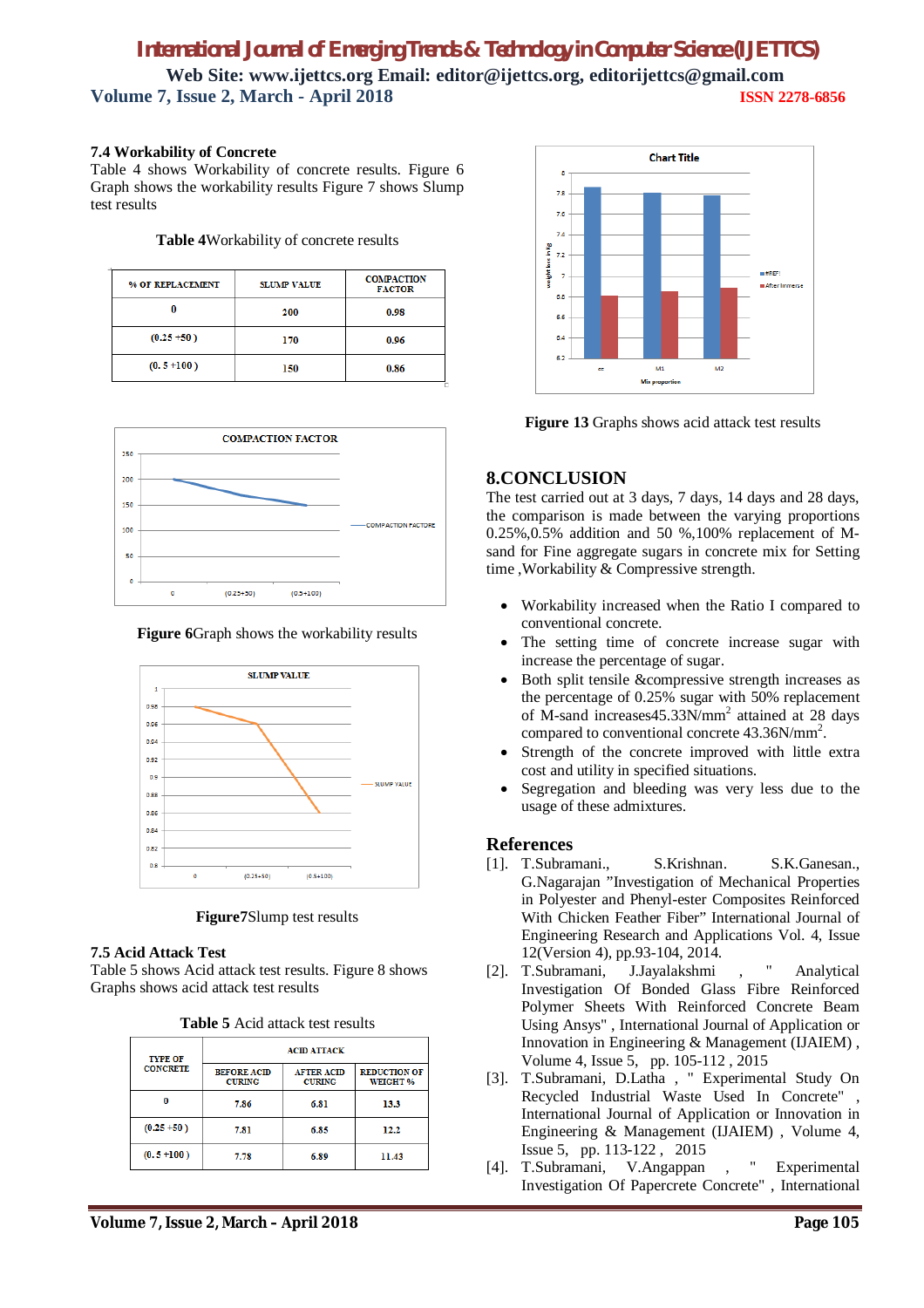Journal of Application or Innovation in Engineering & Management (IJAIEM) , Volume 4, Issue 5, pp. 134-143 , 2015

- [5]. T.Subramani, V.K.Pugal , " Experimental Study On Plastic Waste As A Coarse Aggregate For Structural Concrete" , International Journal of Application or Innovation in Engineering & Management (IJAIEM) , Volume 4, Issue 5, pp.144-152 2015
- [6]. T.Subramani, B.Suresh , " Experimental Investigation Of Using Ceramic Waste As A Coarse Aggregate Making A Light Weight Concrete " , International Journal of Application or Innovation in Engineering & Management (IJAIEM) , Volume 4, Issue 5, pp. 153-162 , 2015
- [7]. T.Subramani, M.Prabhakaran , " Experimental Study On Bagasse Ash In Concrete" , International Journal of Application or Innovation in Engineering & Management (IJAIEM) , Volume 4, Issue 5, pp. 163- 172 , 2015
- [8]. T.Subramani, A.Mumtaj , " Experimental Investigation Of Partial Replacement Of Sand With Glass Fibre" , International Journal of Application or Innovation in Engineering & Management (IJAIEM) , Volume 4, Issue 5, pp. 254-263 , 2015
- *[9]. T.Subramani, S.B.Sankar Ram Experimental Study on Concrete Using Cement With Glass Powder,IOSR Journal of Engineering,Volume 5 , Issue 5, Version 3, pp43-53, 2015*
- [10]. T.Subramani, S.Kumaran , " Experimental Investigation Of Using Concrete Waste And Brick Waste As A Coarse Aggregate " , International Journal of Application or Innovation in Engineering & Management (IJAIEM) , Volume 4, Issue 5, pp. 294-303 , 2015
- *[11]. T.Subramani, G.Ravi, "Experimental Investigation Of Coarse Aggregate With Steel Slag In Concrete", IOSR Journal of Engineering, Volume 5,Issue 5, Version 3, pp64-73, 2015*
- [12]. T.Subramani, K.S.Ramesh , " Experimental Study On Partial Replacement Of Cement With Fly Ash And Complete Replacement Of Sand With M sand" , International Journal of Application or Innovation in Engineering & Management (IJAIEM) , Volume 4, Issue 5 , pp. 313-322 , 2015
- [13]. T.Subramani, G.Shanmugam , " Experimental Investigation Of Using Papercrete And Recycled Aggregate As A Coarse Aggregate " , International Journal of Application or Innovation in Engineering & Management (IJAIEM) , Volume 4, Issue 5, pp. 323-332 , May 2015
- [14]. T.Subramani, P.Sakthivel , " Experimental Investigation On Flyash Based Geopolymer Bricks" , International Journal of Application or Innovation in Engineering & Management (IJAIEM) , Volume 5, Issue 5, pp. 216-227 , 2016 .
- [15]. T.Subramani, R.Siva, "Experimental Study On Flexural And Impact Behavior Of Ferrocement Slabs" International Journal of Application or Innovation in

Engineering & Management (IJAIEM), Volume 5, Issue 5, pp. 228-238 , 2016

- [16]. T.Subramani, A.Anbuchezian , " Experimental Study Of Palm Oil Fuel Ash As Cement Replacement Of Concrete " , International Journal of Application or Innovation in Engineering & Management (IJAIEM), Volume 6, Issue 3, March 2017 , pp. 001-005 , ISSN 2319 - 4847.
- [17]. T.Subramani, A.Anbuchezian , " Experimental Study Of Mineral Admixture Of Self Compacting Concrete " , International Journal of Application or Innovation in Engineering & Management (IJAIEM), Volume 6, Issue 3, March 2017 , pp. 006-010 , ISSN 2319 - 4847.
- [18]. T.Subramani, A.Anbuchezian, "Experimental Test On Bitumen With Addition Of 35% Of Plastic Fibre " , International Journal of Application or Innovation in Engineering & Management (IJAIEM), Volume 6, Issue 3, March 2017 , pp. 017-022 , ISSN 2319 - 4847.
- [19]. T.Subramani, A.Anbuchezian , " Stabilization Of M30 Concrete Pavement By Partially Replacing Cement By 20% Of Flyash And Sodium Silicate " , International Journal of Application or Innovation in Engineering & Management (IJAIEM), Volume 6, Issue 3, March 2017 , pp. 023-031 , ISSN 2319 - 4847.
- [20]. T.Subramani, A.Anbuchezian , " Experimental Investigation On Flexural Behavior Of Folded Ferro Cement Panels " , International Journal of Application or Innovation in Engineering & Management (IJAIEM), Volume 6, Issue 3, March 2017 , pp. 045- 049 , ISSN 2319 - 4847.
- [21]. T.Subramani, A.Anbuchezian , " Experimental Study On Replacement Of Concrete Material By Water Treatment Plant Waste Sewage " , International Journal of Application or Innovation in Engineering & Management (IJAIEM), Volume 6, Issue 3, March 2017 , pp. 050-057 , ISSN 2319 - 4847.
- [22]. T.Subramani, A. Fizoor Rahman , " An Experimental Study On The Properties Of Pet Fibre Reinforced Concrete " , International Journal of Application or Innovation in Engineering & Management (IJAIEM), Volume 6, Issue 3, March 2017 , pp. 058-066 , ISSN 2319 - 4847.
- [23]. T.Subramani, M.Meganathan, S.Priyanka, Experimental Study On Strength Properties Of Diaphanous Concrete With Vermiculite " International Journal of Application or Innovation in Engineering & Management (IJAIEM), Volume 6, Issue 5, May 2017 , pp. 229-238 , ISSN 2319 - 4847.
- [24]. T.Subramani, T.Anandavel, S.Priyanka, Experimental Investigation Of Waste Plastic Fiber In Reinforced Cement Concrete Using Recycled Coarse Aggregate " , International Journal of Application or Innovation in Engineering & Management (IJAIEM), Volume 6, Issue 5, May 2017 , pp. 239-250 , ISSN 2319 - 4847.